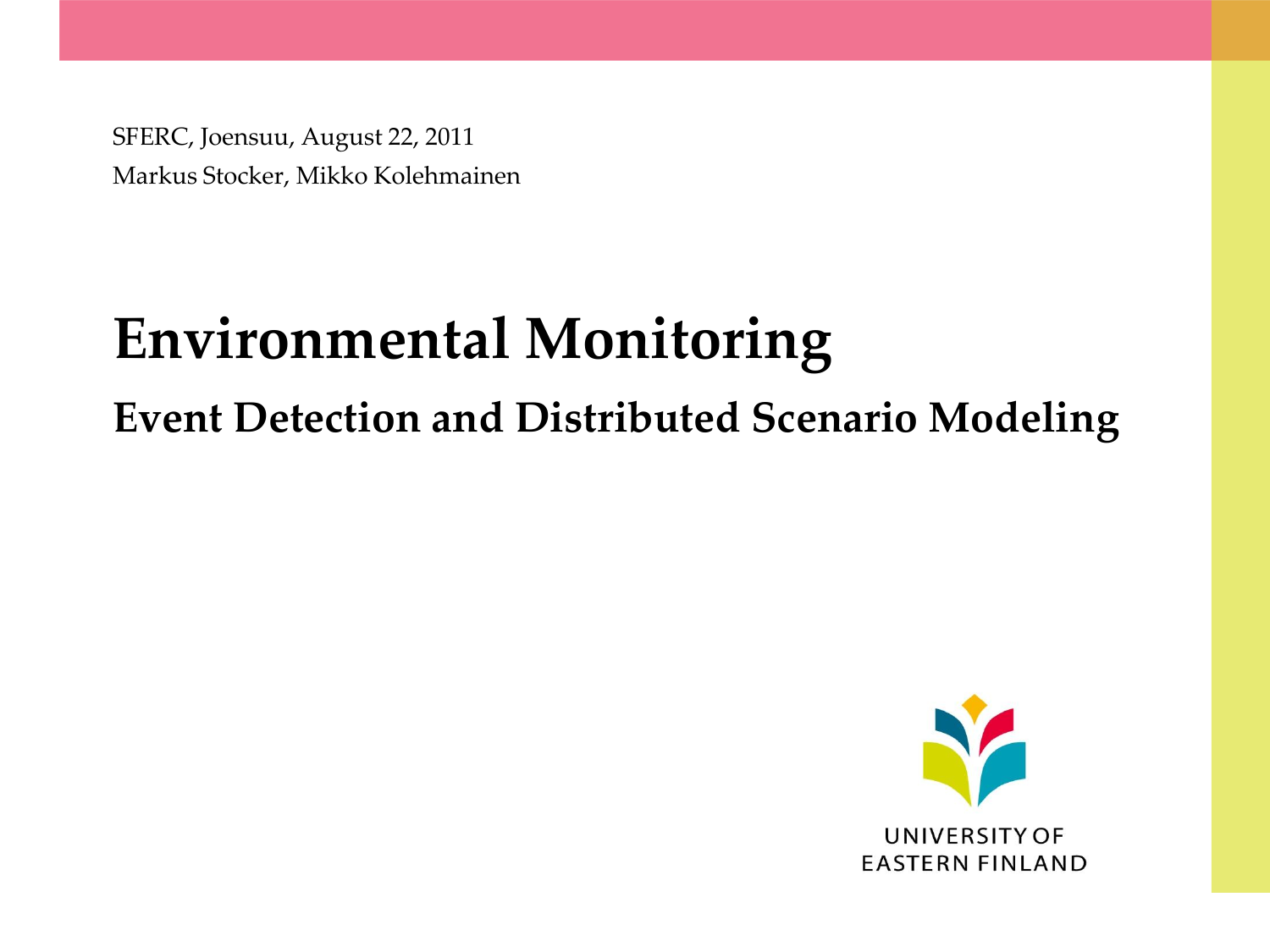#### **Introduction Environmental monitoring**



- •Monitoring the environment
	- Variables of water, land, air
	- Sensor networks for data collection
- •Obtain knowledge
	- Environmental awareness
	- Comprehension and understanding
	- Ontology rather than raw data
- •Challenges
	- Data storage, retrieval, integration
	- Data formats, transmission protocols
	- From data to ontology

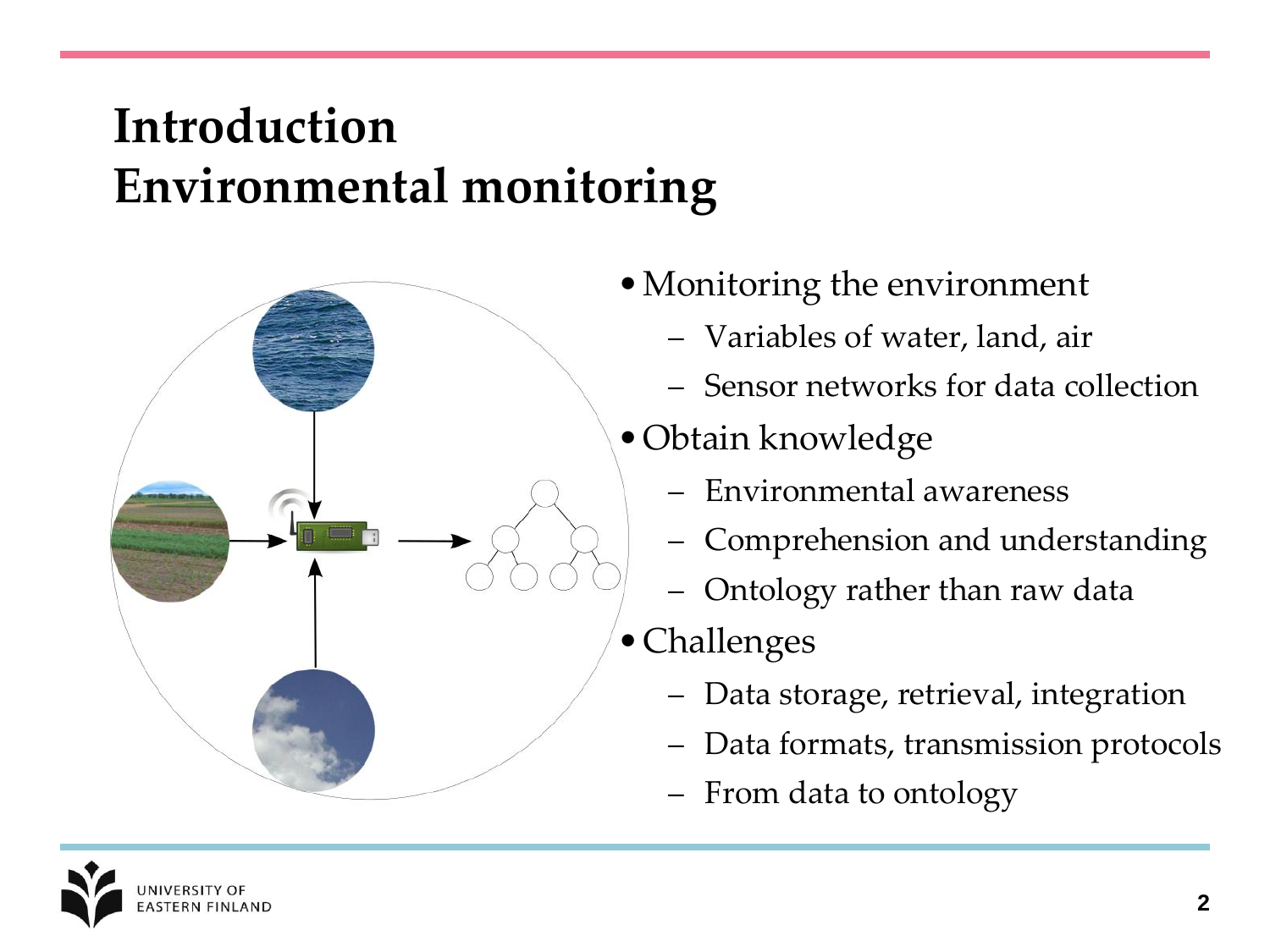# **Introduction Environmental monitoring: Our testbed**

- •Emergency Services (Kuopio) training area
- •Development platform for systems to monitor the operational environment
- Sensor network for the detection of
	- Chemical emissions in (indoor) air and water
	- Vehicle activity and identification
- •Sensor types
	- Weather, particles, gases, water
	- Vibration, cameras
- •Software system
	- Data integration, storage, retrieval



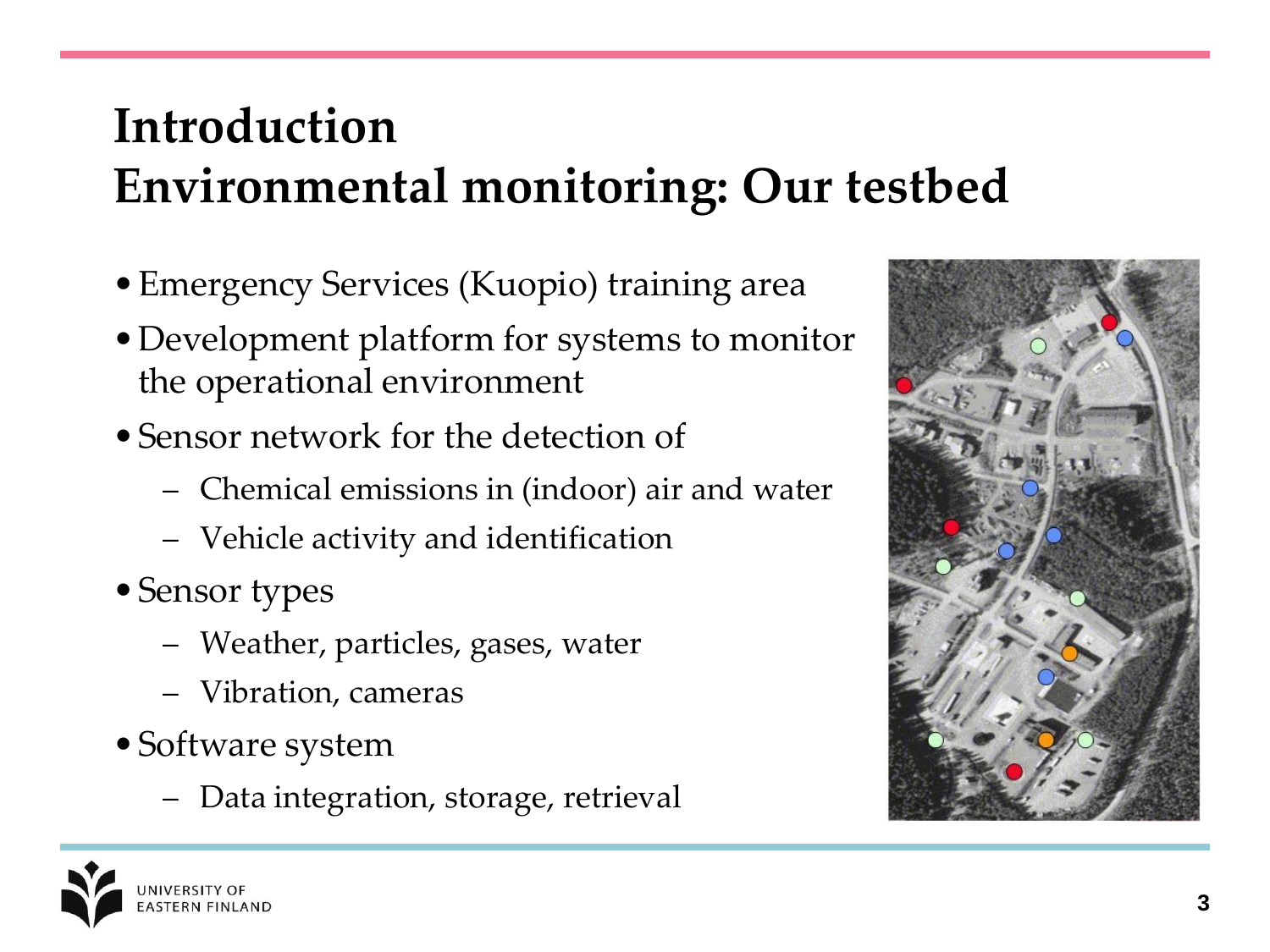# **Introduction Environmental monitoring: On-road vehicles**

- On-road vehicle detection
	- Know there is a vehicle "now"
- On-road vehicle classification
	- Know what type of vehicle it is
- •Using vibration sensor data
	- Vehicle-induced onto road
- •Upon event
	- Call distributed modeling service(s)
- •Scenario
	- Model vehicle reachability





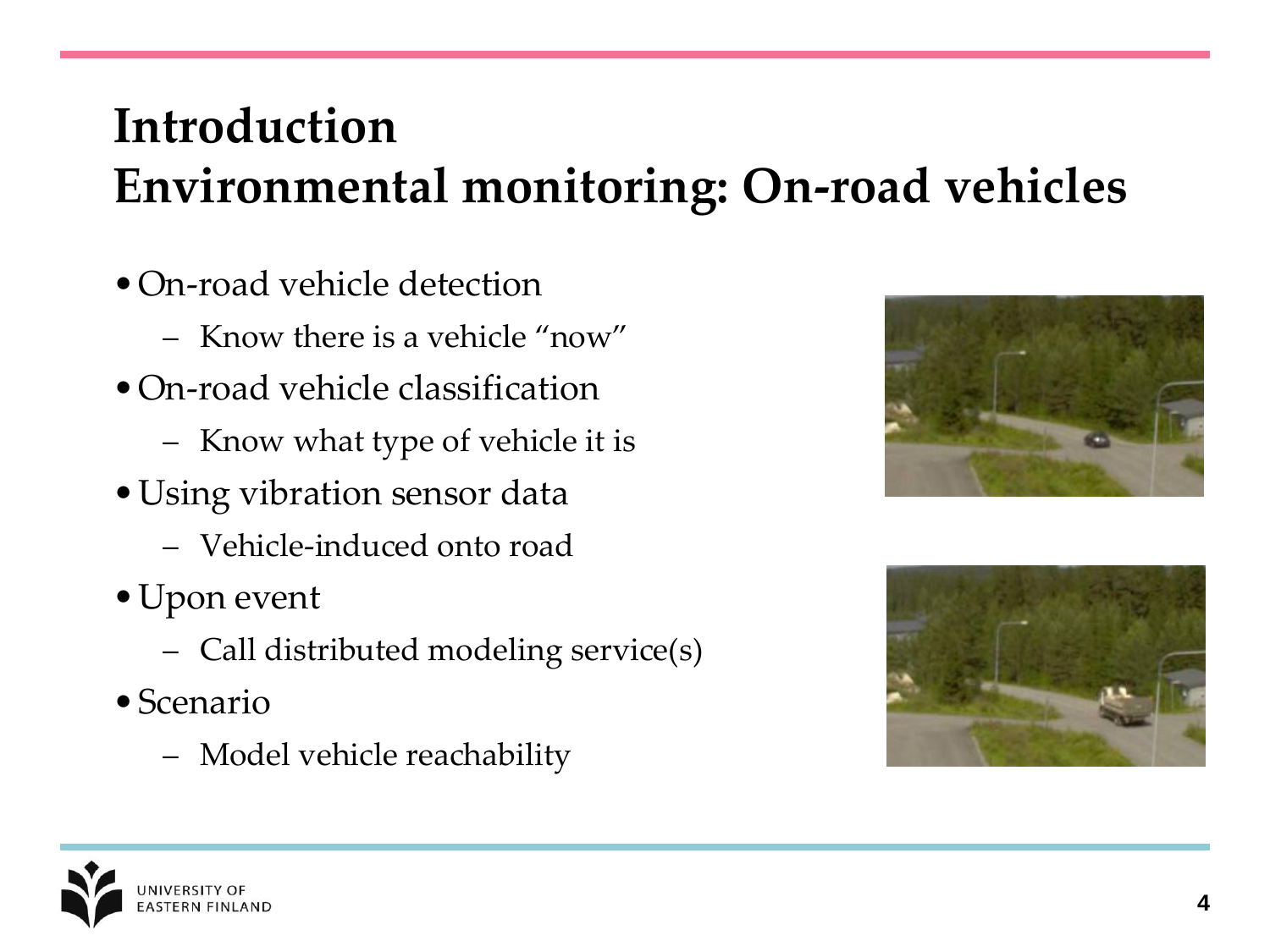# **Collecting sensor data Vibration and camera sensors**

- •Vibration sensor
	- Measures acceleration of monitored objects
	- The vibration induced by road vehicles
	- Sampling frequency 2000 Hz
		- Thus, 2000 measurements every second
- •Camera sensor
	- Delivers a variable 1-3 frames per second
	- 640x480 pixel resolution
- "Big data", 1 month continuous monitoring
	- 5 billion measurement values
	- 1.7 Tb data



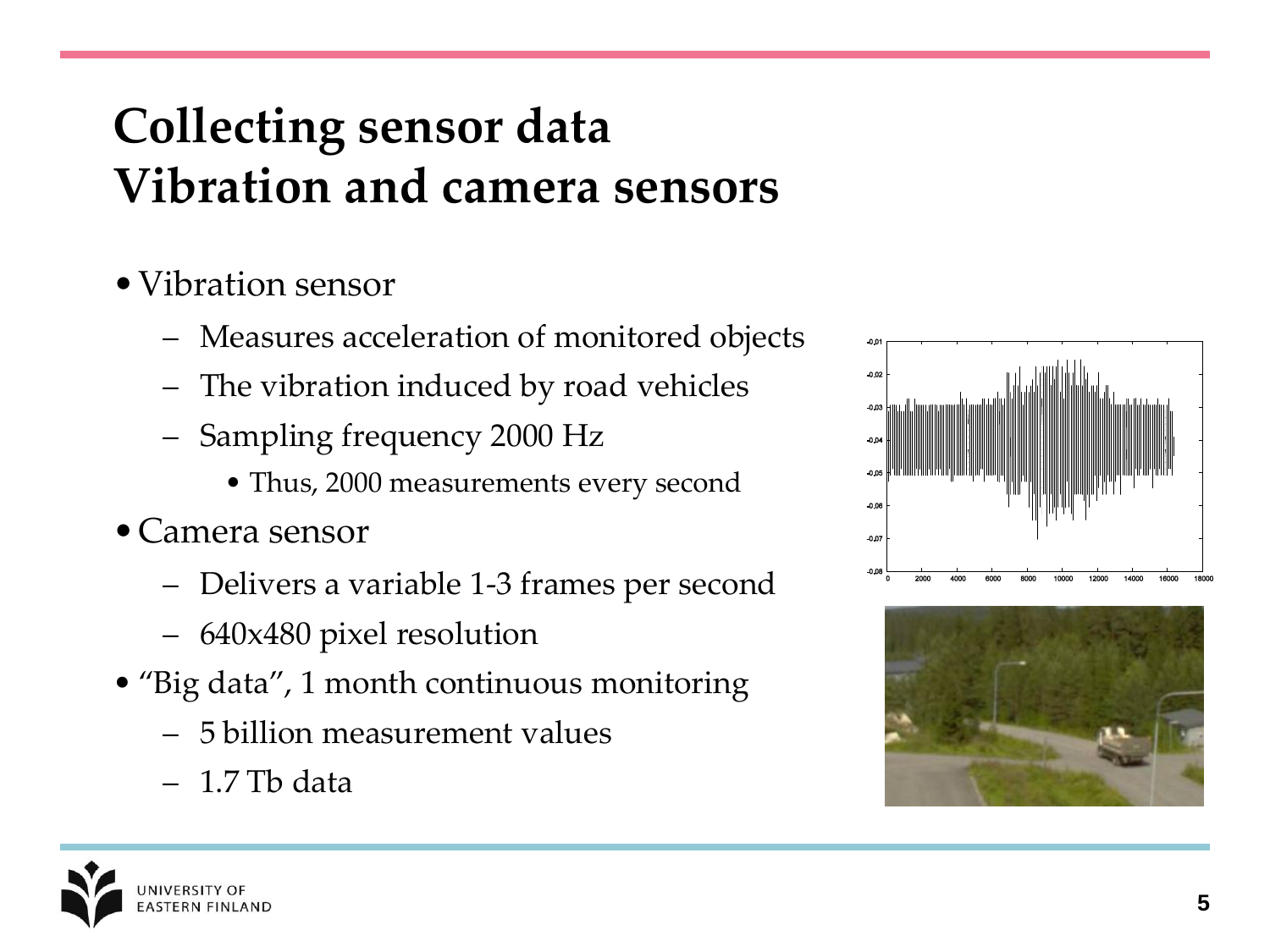# **Processing vibration data Event detection**

- •Sensor data often contains "noise"
	- E.g. electrical current at 50 Hz
- Problematic for (reliable) event detection
	- Signal may be "hidden" in noise
- Apply filters to enhance signal (of interest)
	- Spectral energy in 80-130 Hz for vehicles
		- Discovered experimentally using stored data
	- Band-pass filter
		- Attenuate frequencies not in 80-130 Hz



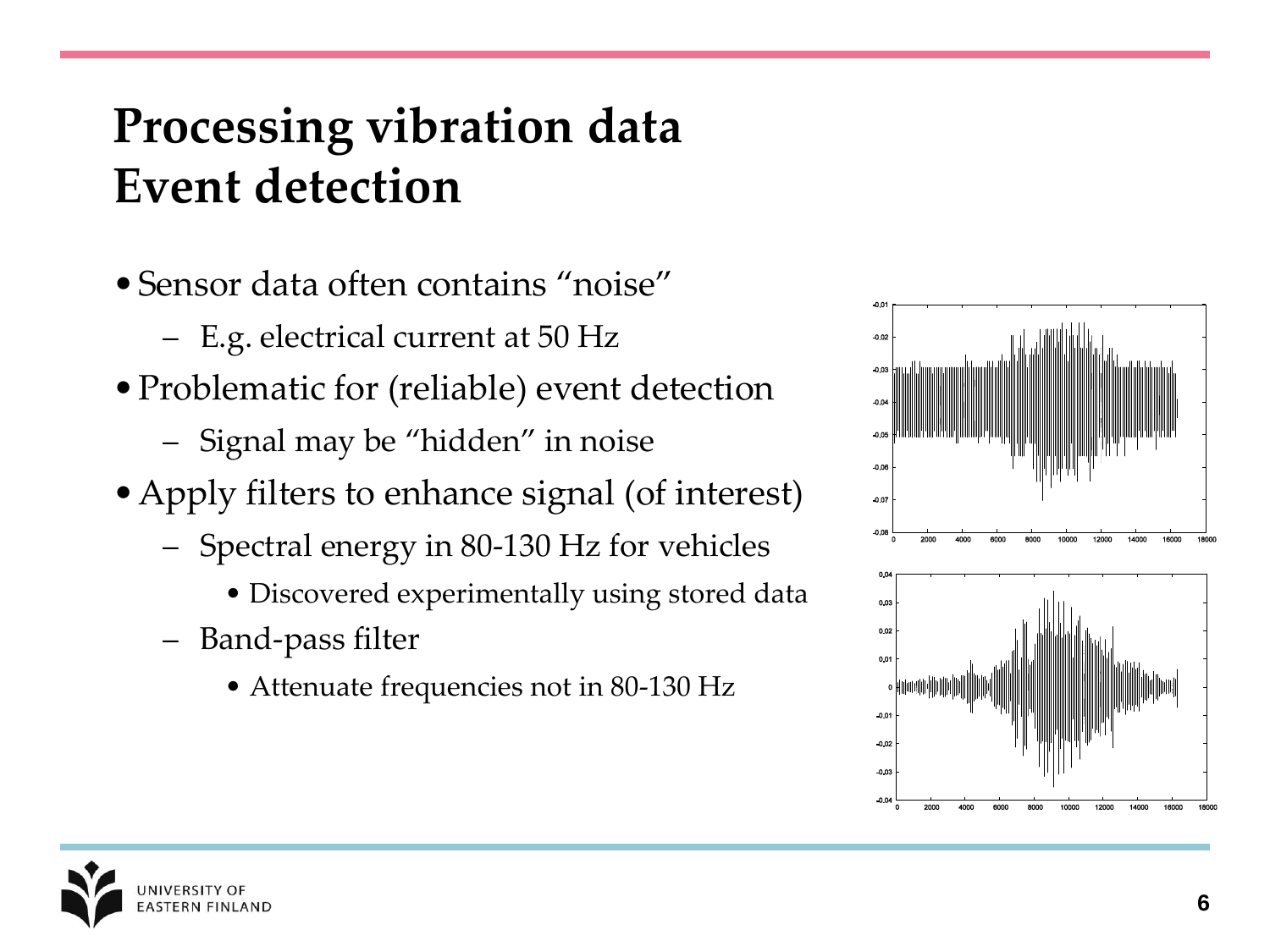# **Processing vibration data Event "fingerprint"**

- •Frequency profile as event "fingerprint"
	- Fourier transform of filtered signal
	- Extract frequency profile in 80-130 Hz
- Hypothesis
	- It is possible to classify vehicles based on the corresponding event "fingerprint"
	- To what accuracy?





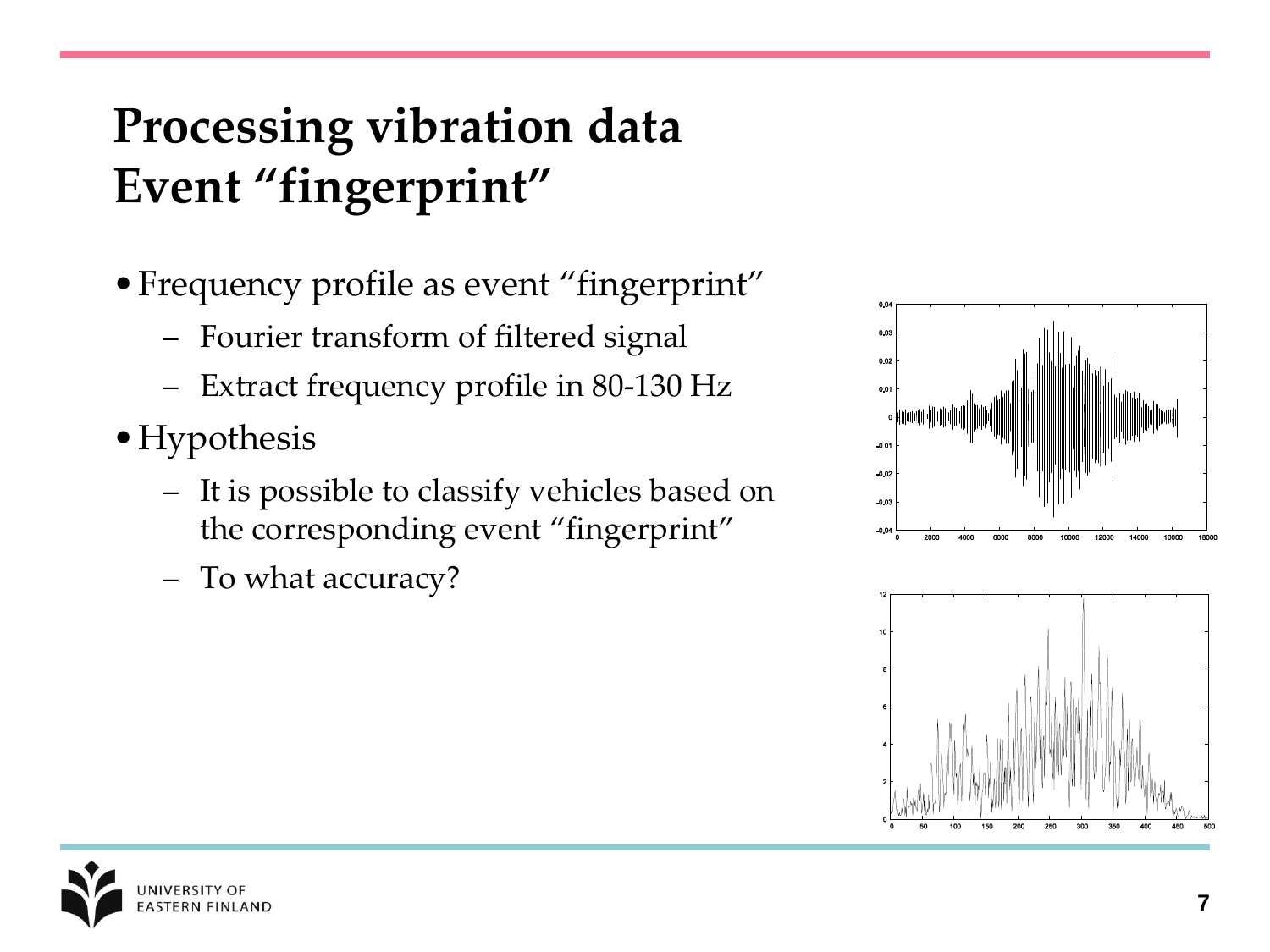#### **Event detection A comparison with background**



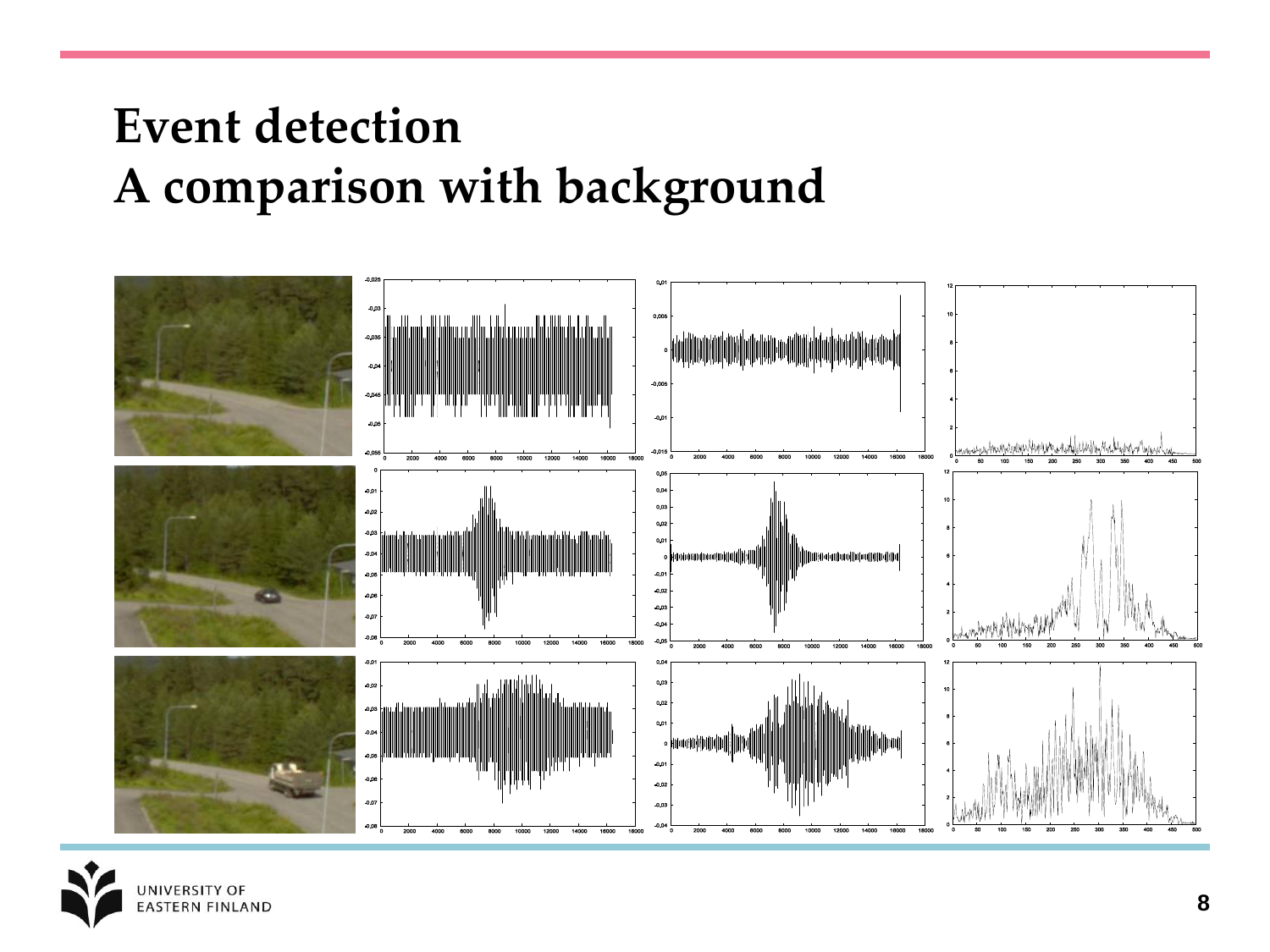#### **Event classification**

- •Problem
	- Two cars do not have the "same" fingerprint
- •Data-driven methods
	- E.g. K-means, Neural Networks, Naïve Bayes
	- Learn how to "distinguish apple from banana"
	- Train a classifier with labeled dataset
		- Built semi-automatically
			- Automatic event detection
			- Manual label assignment using images
		- 13 vehicle classes, 1169 events
- •Accuracy (preliminary results)
	- ~75% using 4 classes and Naïve Bayes



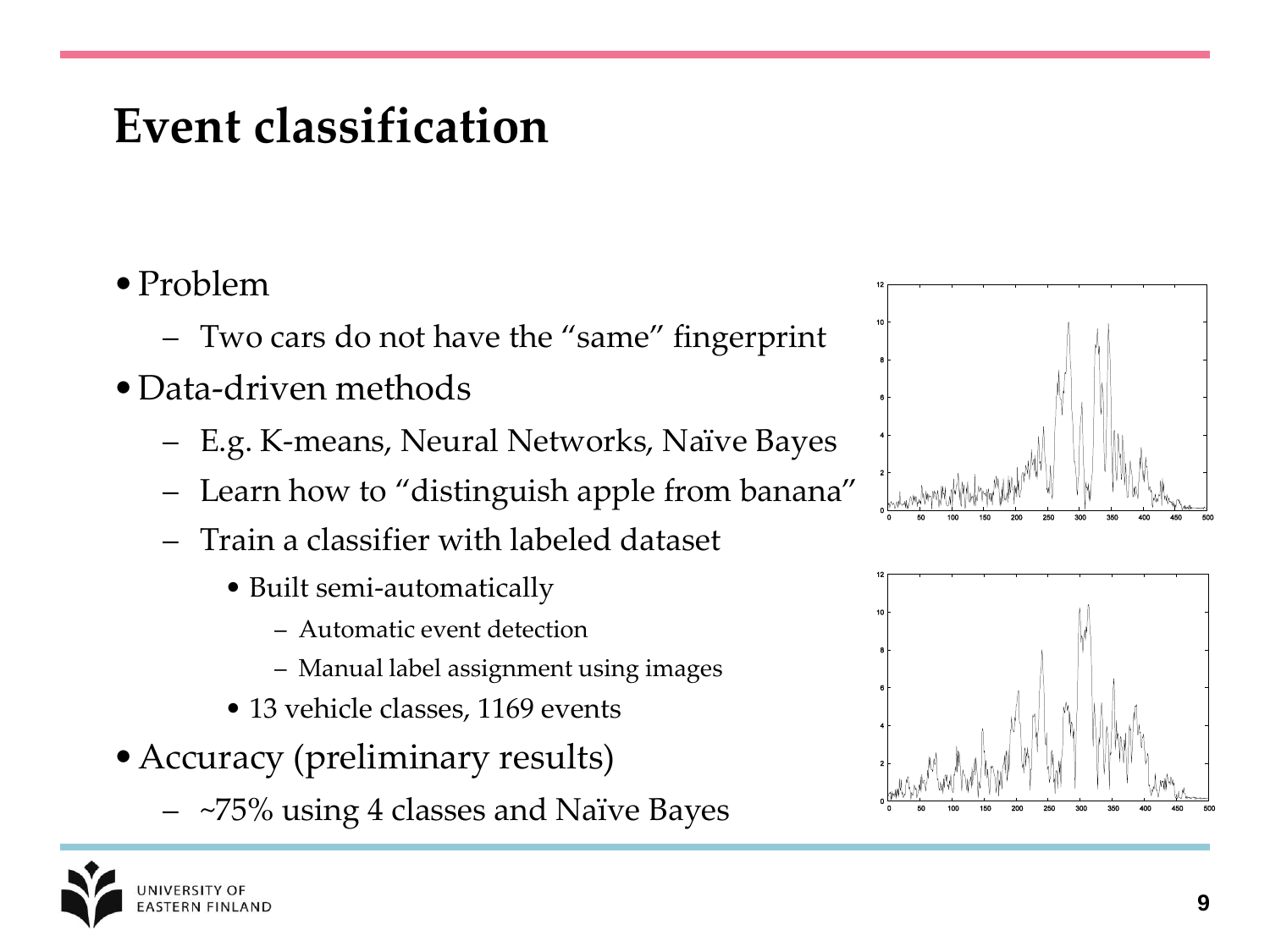#### **Scenario modeling**

- •Given detected and classified event,
	- Orchestrate calls to one (or more) distributed modeling service(s)
	- Integrate modeling results from multiple services
	- Present the result to the user
	- Services may be remote (Internet) and of third-party providers
	- Interacting services must "understand" each other

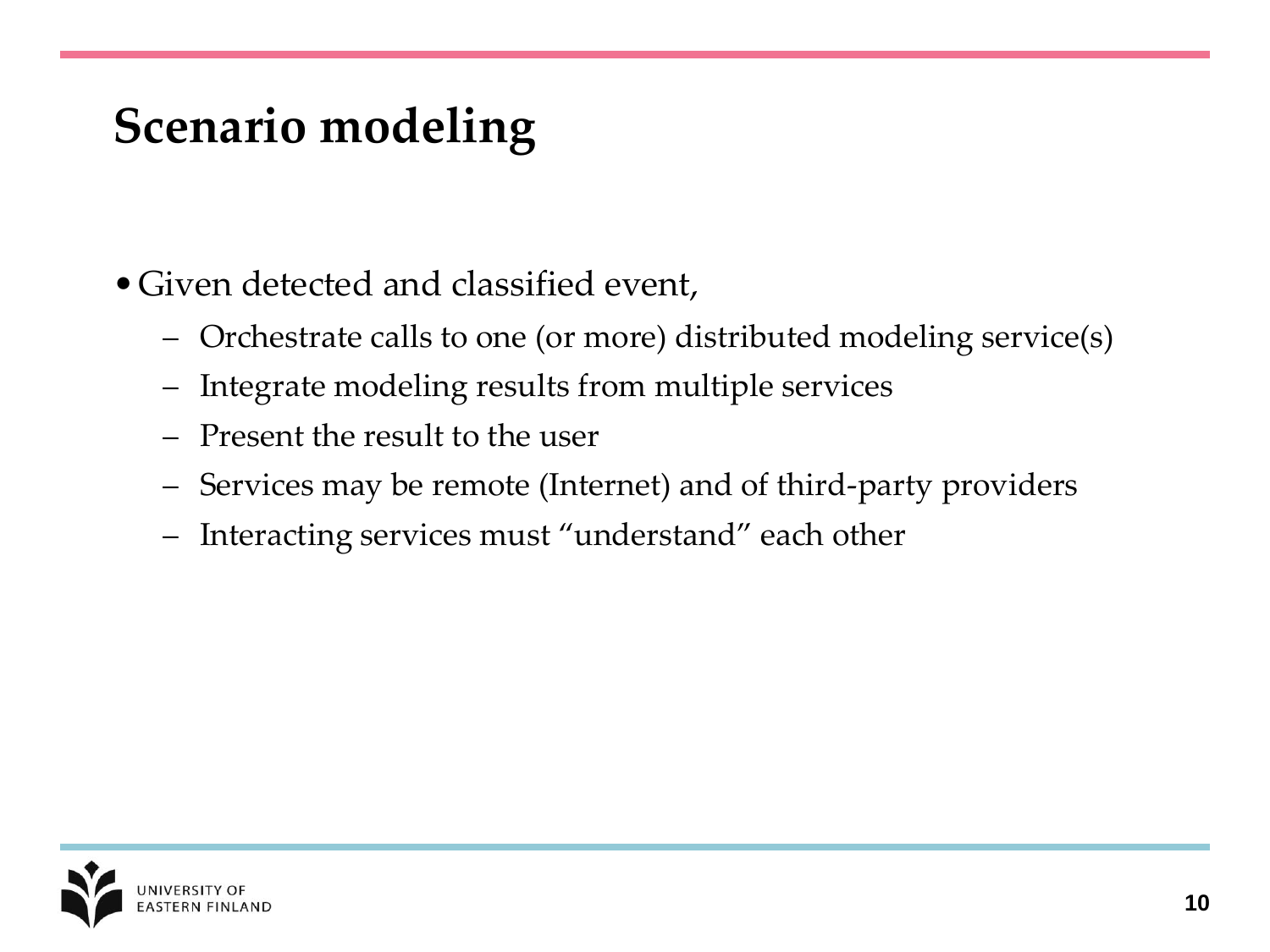# **Scenario modeling Vehicle reachability**

- •Reachability
	- Where could the vehicle be in 60, 120, 240 seconds?
- •Consider
	- Vehicle velocity, speed and driving direction (requires more sensors)
	- Local terrain
	- Road and weather conditions
- Present reachability map to user



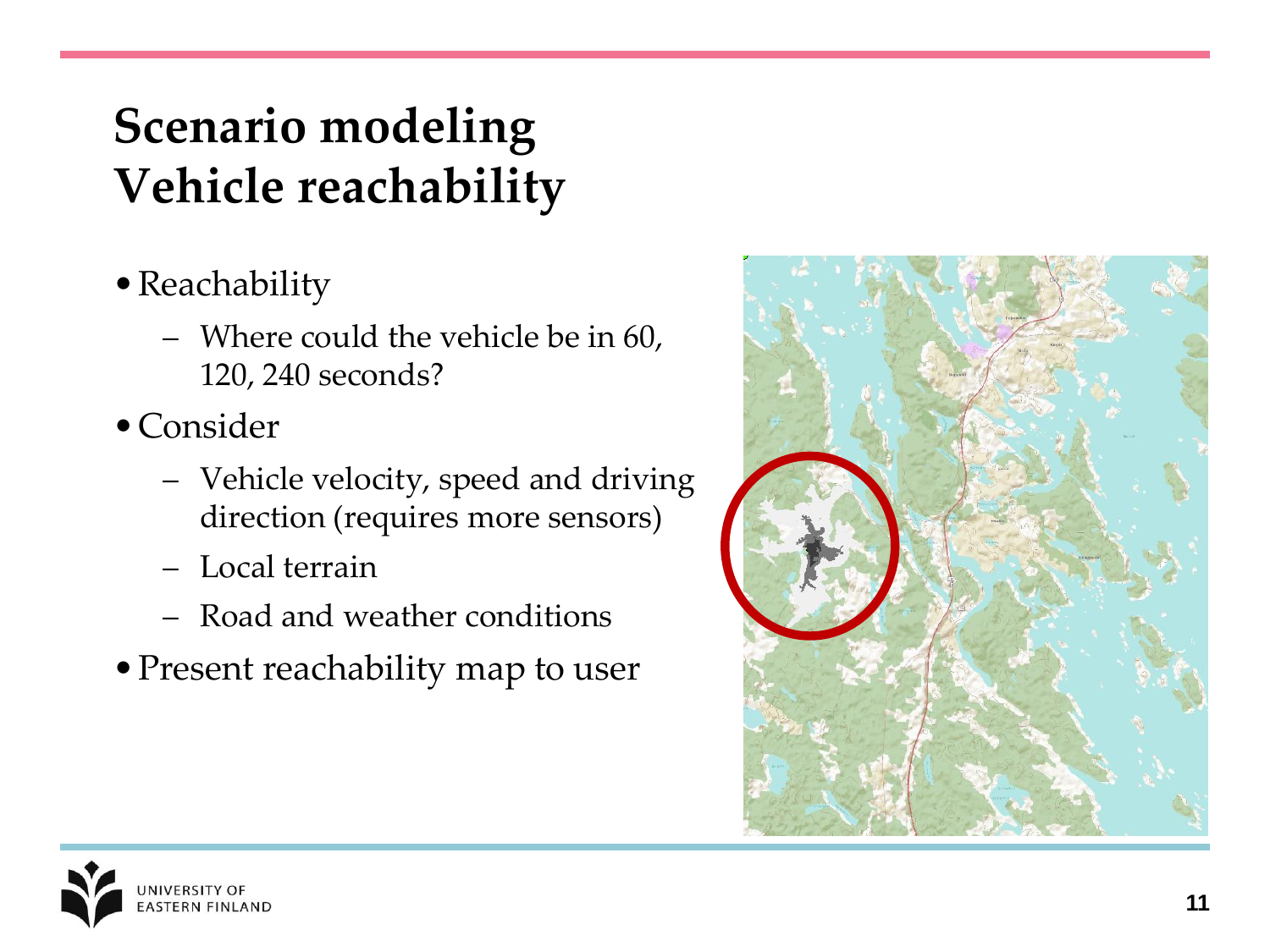# **Cooperation Nanjing and UEF**

- •Based on the proposal presented earlier
	- Lake and fresh water reservoirs monitoring
- •Technical knowledge transfer, e.g.
	- Collecting data from different sensors, e.g. for water monitoring
	- Efficient storage and retrieval of time series and geospatial data
	- Develop data access interfaces, Data-as-a-Service
	- Towards ontology to model domain knowledge, Meaning-as-a-Service